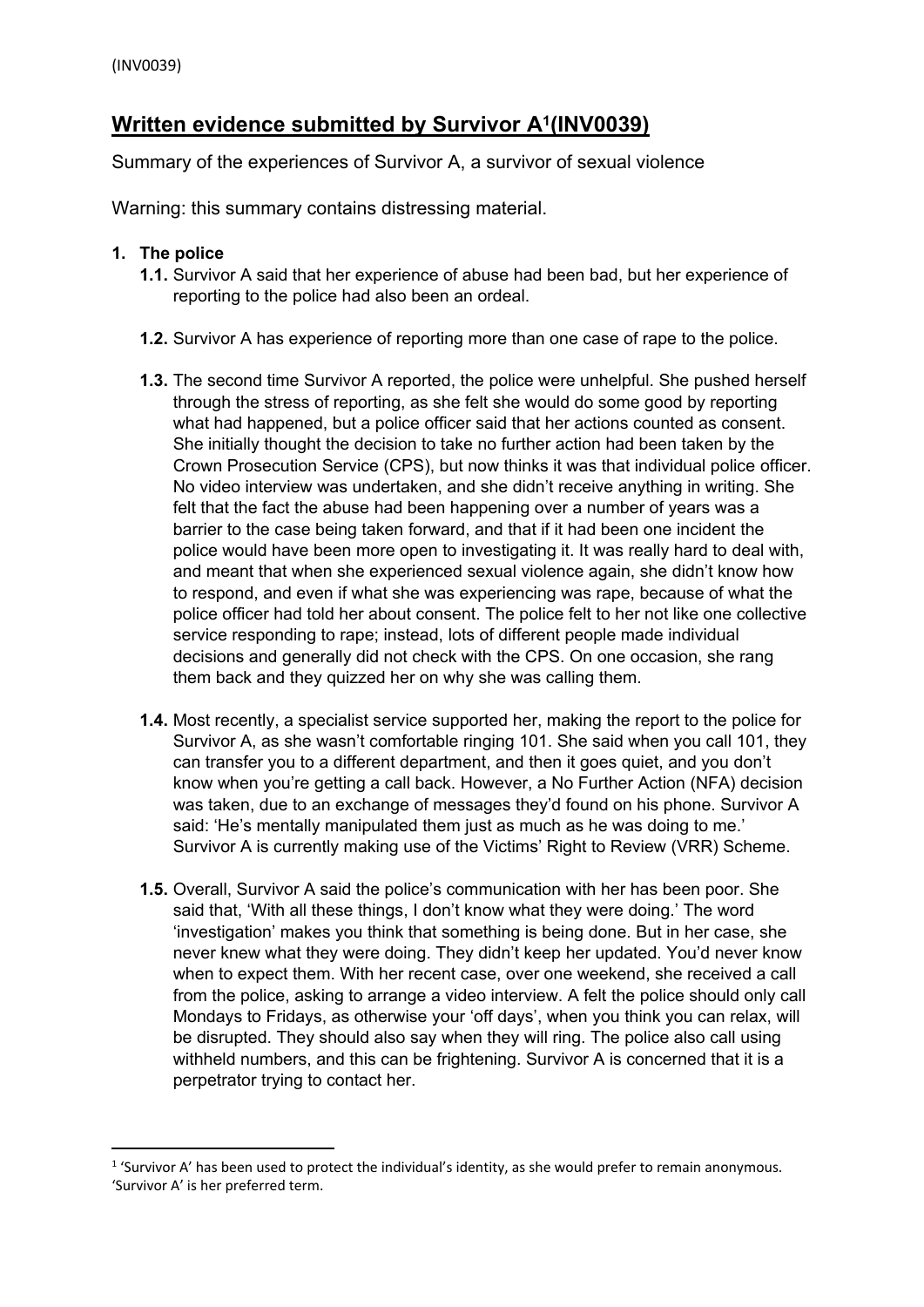- **1.6.** When she was told about the most recent NFA decision, the police officer had rung Survivor A beforehand to arrange to come to her house and explain the next stage of the investigation. There was no indication that an NFA decision was being made, and so when they arrived and told her it was a huge shock. She fortunately had friends with her so she was not alone, but this was not as a result of police consideration. She said that one of the officers left a sweat patch on her sofa and she felt this was down to nerves. She said it must be soul-destroying for the police to have to convey news like this: 'All these victims going through the trauma of the police process and not getting anywhere.'
- **1.7.** The police didn't always follow up, or explain why they weren't following up. Her specialist service had told the police about some concerns she had about the perpetrator's behaviour towards young women. A police officer said they would be in touch for more information. But nothing came of it. Survivor A was also concerned that the perpetrator kept firearms at his property, and this made her feel unsafe. The police are aware, but Survivor A doesn't know what, if anything, they might be doing to ensure her safety. She said that if he turns up at her house, the police now know to send armed police. Survivor A said, 'So, basically, I need to get shot before they'll do anything.' Her Independent Sexual Violence Advisor has advised her to keep her doors locked, but this is hard, as she has a dog who needs to go outside.
- 1.8. Survivor A reflected on one positive change. When she reported in the early 2010s, the police turned up at her house in uniform and in a police car; they now arrive in plain clothes and in a plain car, so neighbours don't know the police have been round.

# **2. Reporting**

- **2.1.** In terms of what can be done to encourage more people to report, Survivor A said that hearing about other people's stories can be a source of inspiration and strength, referring to Nadine Harkness' charity, Speak Out Bravely. Survivor A said that documentaries about sexual assault and television or reality television which include narratives about rape or people speaking about their lived experience can also be useful.
- **2.2.** Survivor A also said that it can be helpful for some people to be able to report anonymously, and not through the police, if you didn't want to go through the criminal justice system but wanted to tell someone what has happened. For her, however, seeking justice is important. The police need to know about perpetrators, as they don't just do it once, they can do it continuously. There is a website already available for this action.

# **3. Housing**

**3.1.** Survivor A had recently undergone the distressing experience of receiving a letter from her local council terminating her tenancy contract. Survivor A felt that each council should have a dedicated member of staff to support people who were living through sexual violence and domestic abuse. It is extremely stressful to have to deal with the police, at the same time as constantly fearing the perpetrator coming round to the house. When facing such challenges, it is hard to keep on top of other parts of your life, and survivors need support to ensure they do not end up facing debt, financial difficulty or issues with housing. Perhaps a specific referral by police to the council so that the council do become aware.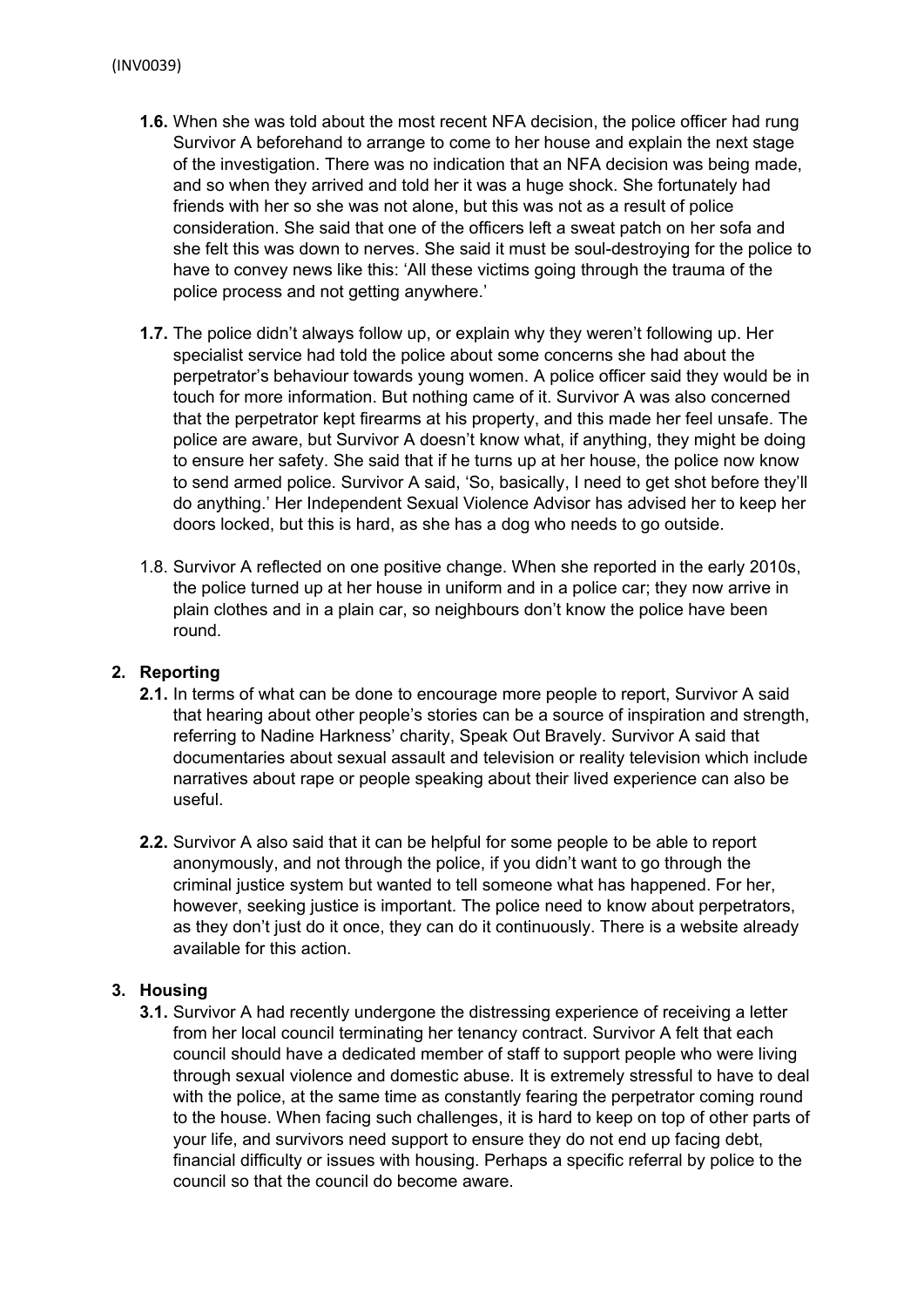### **4. Awareness and education**

- **4.1.** When asked what one thing she would change about the criminal justice system's response to survivors of rape, Survivor A said that it was hard to say, almost as if both her arm and her leg had been injured and she'd been asked which one hurt the most.
- **4.2.** Survivor A said 'education, education, education.' This is essential, particularly around the effect of trauma. Survivor A referred to Zoe Lodrick's work around trauma, and said that the Freedom Programme had helped her to understand her trauma response. Responses are fight, flight, freeze, flop and friend. Survivor A said that rape victims can flop to protect themselves. A person might mould themselves to the perpetrator to stop themselves being physically hurt. They may be in a family environment, and so will give in to the perpetrator's demands so children don't overhear or get hurt themselves.
- **4.3.** Survivor A also said that many people think that if you go out after dark, you'll get attacked, when actually, most often, people are raped by somebody they know. She said that psychological manipulation can come before the sexual violence as well. Survivor A initially had a small number of consensual sexual encounters with a date, which led her to believe he wasn't a threat to her. Survivor A said that, 'As it turned out, I couldn't trust him.'
- **4.4.** Survivor A became pregnant as a result of rape by her date. Although she felt he had forced himself on her, she didn't think of it as rape at the time. When it first happened (in the early 2000s), she wasn't asked, 'How did you become pregnant?' She felt it is important to have leaflets in GP surgeries; these could at least plant a seed in someone's mind that the way they are being treated by their partner is wrong.
- 4.5. In the early 2010s, Survivor A did see a leaflet on domestic abuse, which asked questions around a partner's behaviour. This helped her to recognise her partner's controlling behaviour towards her.

# **5. Impact**

- **5.1.** Survivor A spoke about the trauma that can result from sexual violence, for example, complex Post-Traumatic Stress Disorder (PTSD). She felt suicidal as a result of her experiences, and took an overdose. She said that, although she has a lot of friends, she can still feel alone at times.
- **5.2.** It's important that people who have experienced sexual violence are able to look after their wellbeing, for example through outdoor activities, like Survivor A says that Nadine Harkness has spoken about. Animal therapy can be useful. Survivor A finds spending time with her friend who looks after horses helpful; she says it gets her out of the house and stops her dwelling so much on what has happened to her.

# **6. Support**

**6.1.** Survivor A hasn't always had access to specialist support. Recently, her university's wellbeing team referred her onto a specialist service. She felt that it's positive the service has a neutral name, as then people aren't aware of what support you're accessing and why, if you'd prefer to keep that information private.